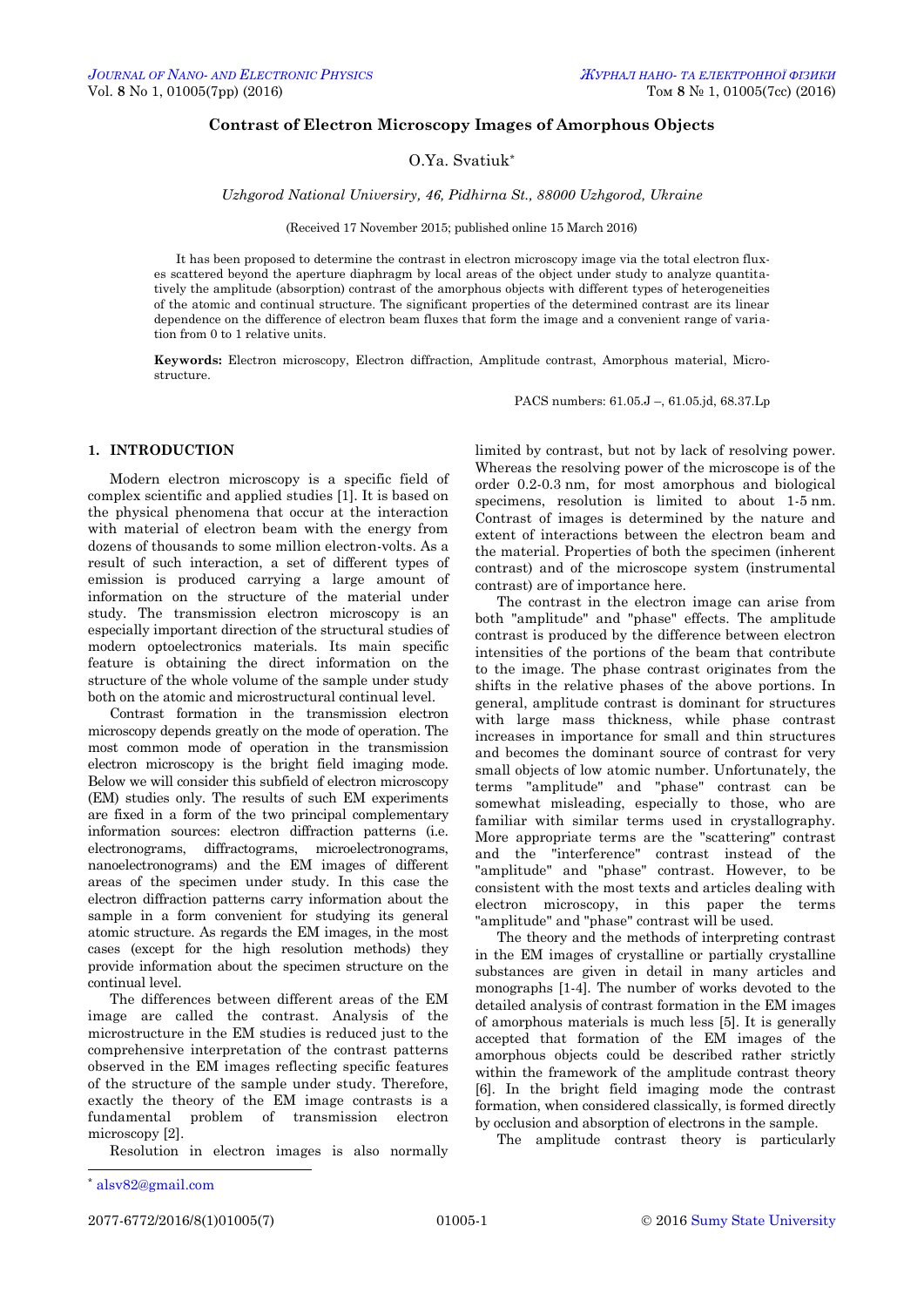developed for organic objects and materials comprising light atoms  $(C, SiO<sub>2</sub> etc.)$  [7]. As a rule, it is assumed here that the microstructure of the material is highly homogeneous, while contrast heterogeneities in the EM images are primarily determined by the difference in thicknesses or masses of different local areas of the sample under study [2]. Just such objects are analyzed in the most experimental works on processing the EM images of the amorphous materials. In the experimental studies, such contrasts in the EM images are called the "mass-thickness" contrast and describe them mainly qualitatively, i.e. determine image homogeneity or heterogeneity, provide qualitative and several quantitative geometric parameters of heterogeneities.

Many amorphous objects reveal more complex structure on the microstructural level. Their EM images visualize the labyrinth, point and tweed contrasts [8], which are related to the phase layering in the homogeneous material. Globular columnar and cellular (granular, pillar-like) structures of amorphous samples are also met quite often [9, 10].

In the case of the amorphous materials with complex chemical composition, the different-type microstructure heterogeneity spectrum becomes much wider [11]. Therefore, existing theoretical approaches to analyzing the amplitude contrast of such objects are very limited and do not take into account a number of important factors that influence essentially the process of formation of their EM images. Accordingly, theoretical clarification of the character of the influence of different structural details of the complex amorphous samples on the quantitative parameters of their image contrast is an important and topical task. First, it is necessary to define unambiguously the physical principles of formation of the amplitude contrast in the EM images of the above objects, and this was the goal of the present paper.

# **2. О MODEL OF FORMING THE AMPLITUDE CONTRAST OF THE EM IMAGES**

We shall assume that in the transmission electron microscopy the sample under study is ideally homogeneous if any allocated area of it has the same chemical and phase composition, atomic structure, spatial orientation with respect to the probing beam and all the parameters of the continual structure (density, thickness etc.) over the entire volume. Let the minimal size of the local area be determined by the microscope resolution. In the modern transmission electron microscopy, it could be about 1 nm in the plane of the object under study. At the 10 nm sample thickness such local area will include about one thousand of atoms and may be considered the microscopic continual system.

To obtain the EM image, a uniform probing electron beam is directed onto the sample under study (Fig. 1). In the transmission electron microscopy, electrons of two beams mainly take part in forming the diffraction pattern and the EM image of each local area of the sample: i) the central beam that comprises electrons from probing beam that have passed the sample with no changes and ii) the scattered electrons, i.e. those from the probing beam that have passed the local area and reflected to any extent from the central beam direction. In both cases, information about the local area structure is carried by electrons that have fully passed the above area (i.e. its full thickness). Just these two electron beams form the relevant EM image of a certain local area of the objects under study.



**Fig. 1** – Schematic layout of a certain local area image formation in the electron microscope

Obviously, after passing the ideally homogeneous sample by the microscope probing beam, the intensities of the central beam and scattered electrons will be the same for any local area. Respectively, the EM image of such sample formed by the above beams will be fully homogeneous as well.

Given the presence of local areas in the sample that differ by at least one of the above parameters, the central and the scattered electron beams will have different intensities for these areas. Such differences will be reflected in the EM image heterogeneities for this sample. Such image heterogeneities will definitely reproduce variations of parameters of atomic structure and continual structure of the object at the transition from one local area under study to another one.

Depending on the fact, which of the above two beams participates dominantly in the EM image formation and how do their intensities correlate, one may distinguish in the transmission electron microscopy the four principal types of contrast: the shadow, the diffraction, the amplitude (absorption) and the phase ones [12].

The simplest of them is the shadow contrast specified by the differences in the effective thicknesses (i.e. the density-thickness product) of different local area of the object under study. In its "pure" form, this contrast is formed dominantly by the central beams and is revealed in the objects with local areas differing greatly by their geometric thickness. The EM images of such objects have a light background representing thin areas and visualized thick areas in a form of a "geometric shadow". The shadow contrast is manifested mainly at large sizes of local areas in a form of an image with low resolution in the range of relatively low microscope magnifications (not higher than 10<sup>4</sup>).

Another type of the image contrast is the diffraction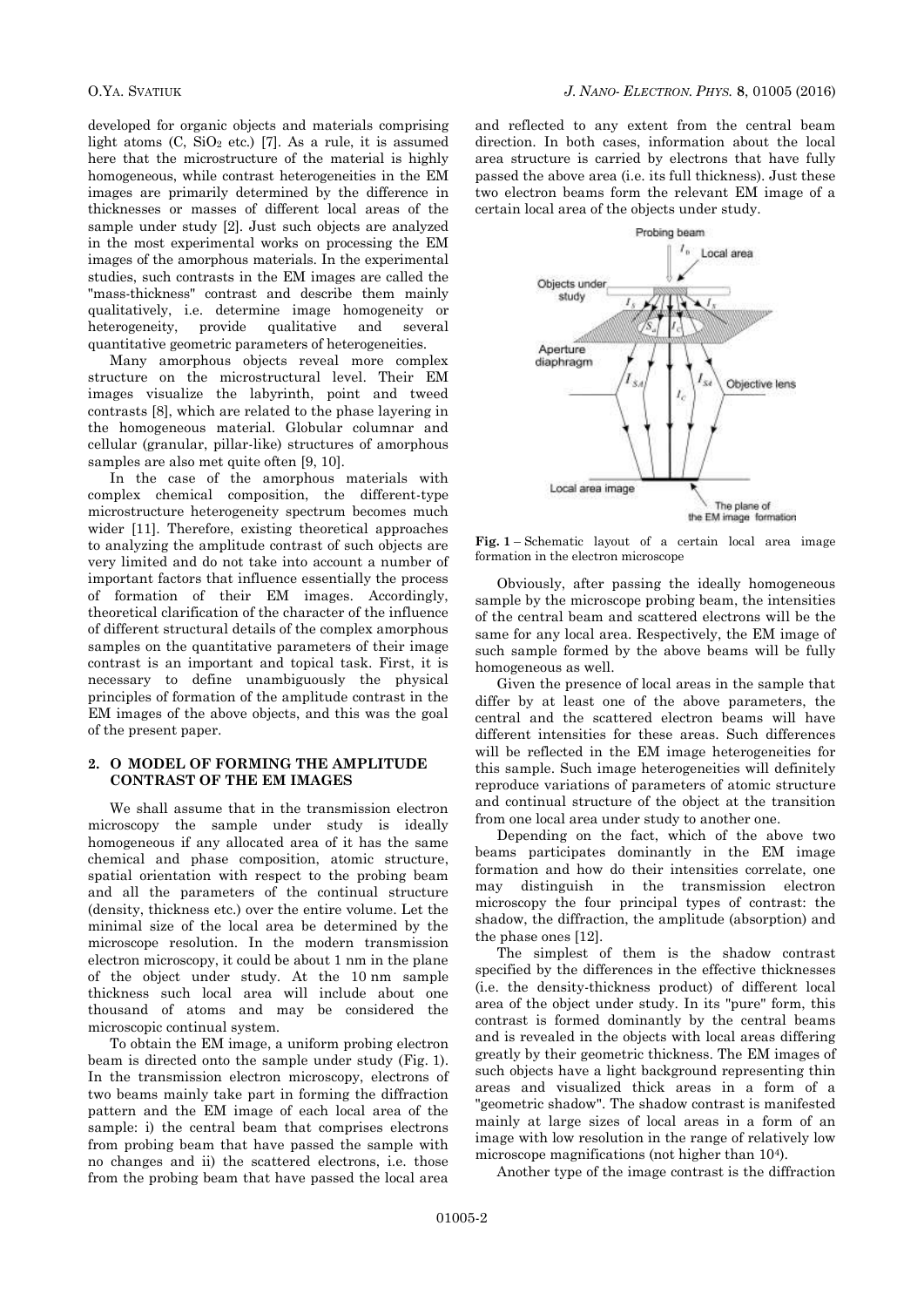CONTRAST OF ELECTRON MICROSCOPY IMAGES… *J. NANO- ELECTRON. PHYS.* **[8](#page-0-2)**, [01005](#page-0-2) [\(2016\)](#page-0-2)

one and it is due to the coherently scattered electrons that interfere and produce the corresponding diffraction pattern. Since the electron beams being diffracted by various structural elements of the object under study are deflected by different angles, they will be differently held by the aperture diaphragm. The relevant local areas of the EM image of such objects that correspond to different structural elements will have different intensity. This type of contrast is formed simultaneously by the central and scattered beams and plays a principal role in the formation of the crystal object image with the average and low resolution within the microscope magnification range of  $10<sup>4</sup>$  to  $10<sup>5</sup>$ .

The main type of the contrast in the EM images of different objects is the amplitude or absorption one. This contrast is revealed in the images of the thin object microstructure that contain different continual areas with linear dimensions exceeding much the interatomic distances. At the amplitude contrast the image is formed by the central electron beam having passed the sample without scattering and the part of electron beam that was scattered according to all mechanisms and passed the aperture diaphragm. The amplitude contrast differs from the diffraction one by that the amplitude and the phase of a part of scattered electron waves that form the amplitude contrast are not conserved, i.e. such contrast is formed by the scattered electrons both coherently and non-coherently. It is just the amplitude contrast that predominates in the EM images of the amorphous objects.

To form the phase contrast some scattered and central electron beams are chosen with electron waves that after passing the sample conserved both their phase and amplitude. When these beams join at the image plane, the EM images are produced with high resolution within the high magnification range (up to  $\sim 10^6$  times). The phase contrast is formed predominantly for quite thin areas of the sample with the  $d \leq 10$  nm thickness and allows the image of crystallographic planes of the crystals and "images" of the separate atoms to be visualized.

Let us analyze the relation of intensities of the main electron beams that take part in forming the amplitude contrast of the EM images (Fig. 1). The probing beam of the electron microscope with the intensity *І*<sup>0</sup> is directed onto the object under study. The main part of the probing beam passes through the selected local area of the object without changes forming, thus, the central beam with intensity *Іc*. A part of electrons are scattered due to different mechanisms by this local area in all directions from the central beam forming a certain spatial distribution of intensity of scattered electron waves *Іs*. A small part of electrons are also absorbed in this area due to different processes. However, in the transmission electron microscopy, the conditions of studies are chosen in such a way that the absorption intensity is quite small as compared to the  $I_c$  and  $I_s$ values. One may assume here that electron absorption by the local area results in the central beam intensity *І<sup>c</sup>* variation, however, the values of such variation are several orders of magnitude less than the intensity *І<sup>c</sup>* itself, therefore further we will neglect electron absorption in the sample. In addition, to ensure exact quantitative analysis of the contrast in electron

microscopy, the condition  $I_c \gg I_s$  must hold true and this is valid for in the most of practical cases.

## **3. DEFINITIONS AND PRINCIPLES OF DETERMINING THE AMPLITUDE EM CONTRAST OF THE AMORPHOUS OBJECTS**

In accordance with the model developed, in the light field mode, the EM image of the local area of the object is predominantly formed by the high-intensity central beam that passed this area and was fully transmitted by the aperture diaphragm (Fig. 1). At the same time a certain part of electrons of the probing beam scattered by the local area at small angles within the aperture diaphragm also pass this diaphragm. Let us denote Іsа the spatial distribution of intensity of scattered electrons within the aperture diaphragm. Then the aperture diaphragm will trap a part of scattered electrons with the spatial intensity distribution  $I_a = I_s - I_{sa}$ .

The objective lens of the electron microscope in the certain plane forms from the beams Іс and Іsа the image of the selected local area of the object (Fig. 1). Different local areas of the heterogeneous sample under study differ from each other by the electron scattering ability and by the degree of electron absorption. Therefore, each area will give its own contribution to the scattered emission distribution both within the aperture diaphragm  $(I_{sa})$  and beyond it  $(I_a)$ . The last quantity can be formally considered the characteristics of the intensity of electrons absorbed by a certain local area of the sample, since this emission is removed by the aperture diaphragm from the process of forming the image of this area. Correspondingly, the larger are the values Іa for a certain local area of the sample, the darker will be the area of the EM image that corresponds to the above local area. Thus, the value of the contrast between the two selected areas of the EM image will be expressly determined by the differences of the spatial distribution of intensities *І<sup>s</sup>* that are formed by the relevant local areas of the sample under study and are removed from the probing beam intensity *І*<sup>0</sup> influencing, thus, distributions of intensities *І<sup>с</sup>* and *Іsа*.

To perform the quantitative analysis of the EM images of the amorphous materials one has to formulate clear physical definition of the value of the amplitude (absorption) contrast between different local areas of the image and find simple and reliable methods of contrast calculation.

Various researchers suggest different definitions of the contrast in the EM image of objects. In particular, in [12], the contrast is treated as the natural logarithm of the ratio of intensity *Іsа* of the beam that passed the local area of the object and was scattered within the aperture angle of the objective to that of the probing electron beam *І*0, i.e.:

$$
K = | (1/\gamma) \ln(I_{sa}/I_0) |.
$$
 (1)

where  $\gamma$  is the parameter that takes into account the specific features of the medium that registers the electron beam. Such definition has two significant shortcomings. First, the contrast here is introduced as the characteristic of the "intensity" of the image of each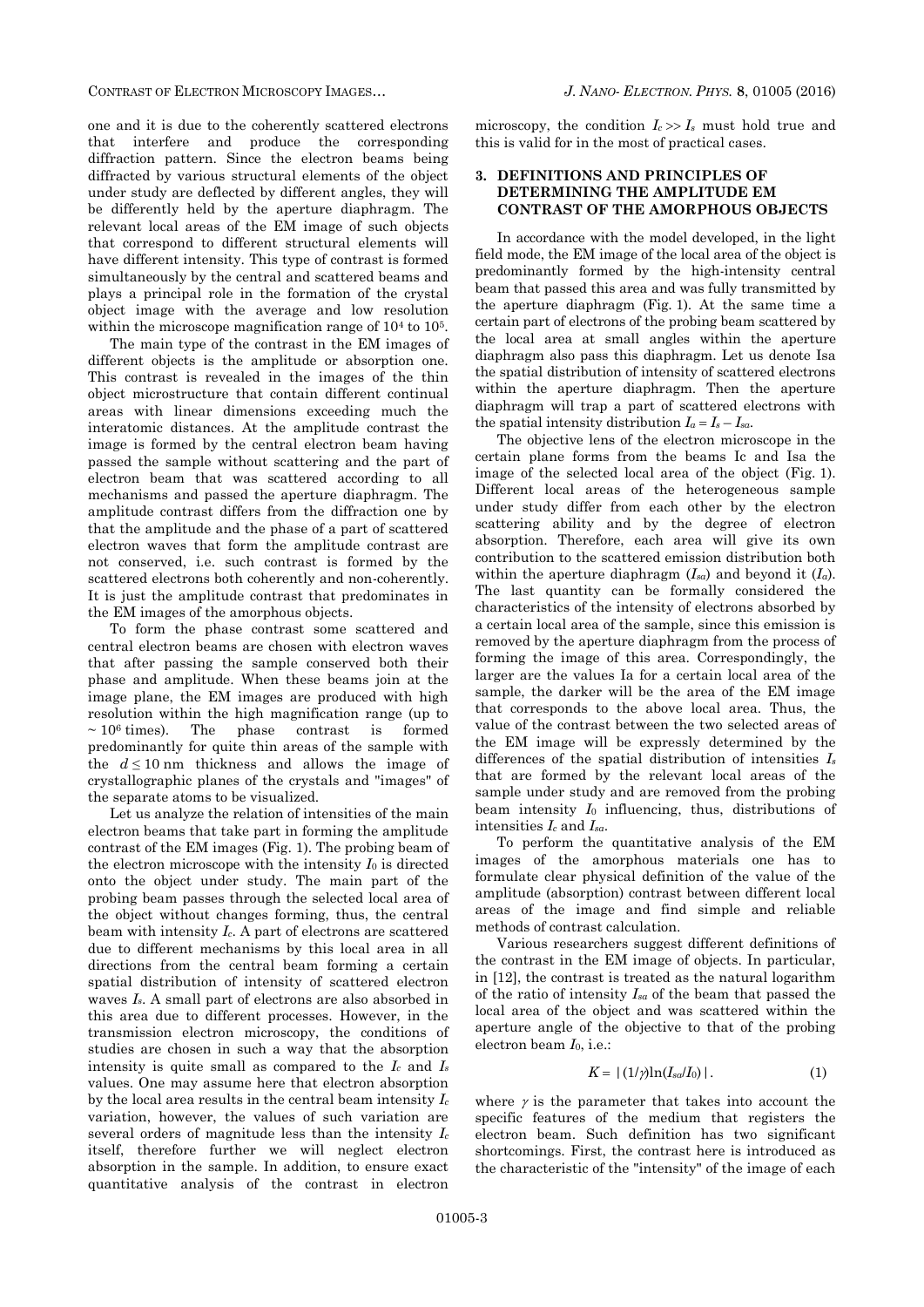local area. In practice, more important and expedient is the contrast definition using the differences between the "intensities" of the images of two adjacent local areas of the object that corresponds exactly to the physical sense of the term "contrast". Second, the quantitative values of the contrast (1) will be expressed in the logarithmic scale within the range from zero to infinity at the transition from completely "transparent" to completely "dark" local areas of the object. Such logarithmic dependence between the contrast and intensity of electron beams that form the image of the local areas of the object is not practical and physically not understandable.

It follows from the above example that in the electron microscopy another, more physically clear, approach should be used to define contrast. In particular, in optics, by this quantity is meant the largest difference in luminosity of different object areas:

$$
K = (B_{\text{max}} - B_{\text{min}})/(B_{\text{max}} + B_{\text{min}})
$$
 (2)

where  $B_{\text{max}}$  and  $B_{\text{min}}$  are the maximal and the minimal luminosities, respectively [13]. The photographic contrast definition is also close to relation (2), but here by the variable *В* is meant the optical density of the photographic image darkening [14]. In electron microscopy, the closest to such physically strict definition of the EM image contrast shall be its setting in a form of variations of electron flux passing the aperture diaphragm from different local areas of the object. These variations appear due to that of the spatial distribution of electron beam intensities  $I_t = I_c + I_{sa}$  at the transition from one local area to another one.

Thus, electron fluxes that form the EM contrast are described by the character of the spatial distribution of intensity  $I_t$ , which is a complex function of the three space coordinates. This function will be different for different local areas of the sample. In this case it seems hardly probable that for two selected local areas their intensity functions *Іt*<sup>1</sup> and *Іt*<sup>2</sup> will satisfy the condition  $I_{t2} = aI_{t1}$  in the entire spatial area of the aperture diaphragm. Therefore, when defining the amplitude EM contrast, more reasonable is considering the value of the total electron flux Φ*<sup>t</sup>* that was formed at the probing beam interaction with the local area of the sample and passed the aperture diaphragm. Obviously, this flux is formed due to the spatial distribution of intensity *Іt*.

Further we will choose a separate local area of the sample in such a way that it will have the similar chemical and phase composition, atomic structure and spatial orientation with respect the probing beam, density, thickness and any other structural parameter over the entire volume. In this case the spatial distribution of intensity Іt in the region of the aperture diaphragm will be defined by a certain constant function for this local area. Integration of this function over the aperture diaphragm area will give the value of electron flux  $\Phi_t$  that forms the image of the local area (Fig. 1). Since for all local areas of the sample the EM image is formed with the participation of the same aperture diaphragm of fixed size, the differences in the fluxes Φ*<sup>t</sup>* originating from different local areas will be expressly defined by those in the spatial distributions of the intensities *І<sup>t</sup>* of these areas.

In our opinion, just the physical quantity Φ*<sup>t</sup>* must make a ground for determining the EM image contrast. The use of this approach when taking into account (2) may be mathematically expressed by different relations, but the basis of all of them will be the following parameter [2, 5]

$$
\Delta = |\Phi_{t2} - \Phi_{t1}|. \tag{3}
$$

where  $\Phi_{t1}$  and  $\Phi_{t2}$  are the electron wave fluxes It from the two different local areas of the object in the plane of formation of the EM image.

Thus, the amplitude contrast between the EM images of the two local areas of a given object is unambiguously determined by the ratio of the fluxes Φ*t*<sup>1</sup> and Φ*t*<sup>2</sup> of electron beams that interacted with the above areas and passed the aperture diaphragm of the microscope. To determine these values one has to measure experimentally the intensities of the central beams *Iс*<sup>1</sup> an *Iс*<sup>2</sup> and find the spatial distributions of the intensities *Isa*<sup>1</sup> and *Isa*<sup>2</sup> of the beams scattered within the aperture diaphragm for the two local areas. As of today, the spatial functions  $I_{sa}$  and  $I_s$  are determined quite accurately by means of the nano- and microdiffraction from the separate local areas of the object with the sizes starting from a few nanometers [16]. As regards the accurate measurements of the Iс values from different local nanosized areas in a standard electron microscope operating mode, they are related to certain difficulties, which, in fact, could be overcome in the practical microscopy.

Let us use one more condition fulfilled in the EM studies, i.e. the constancy of the intensity *I*<sup>0</sup> of the probing beam that falls onto the different local areas of the object. Then, within the framework of electron absorption smallness approximation, one may write for the selected local area of the sample:

$$
I_0 \approx I_c + I_s = I_c + I_{sa} + I_{s\infty} = I_t + I_{s\infty},\tag{4}
$$

where  $I_{s\infty}$  is the spatial intensity distribution function for the flux of electrons scattered beyond the aperture diaphragm. As follows from the above relation, the intensity distribution  $I_t$ , and, correspondingly, the flux value  $\Phi_t$  from the local area of the sample are expressly determined by the difference  $I_t = I_0 - I_{s\infty}$  as well.

Thus, the fluxes Φ*<sup>t</sup>* from different local areas of the sample could be also determined through the spatial intensity distribution function for the flux of electrons scattered beyond the aperture diaphragm *Is*∞. To do this, in the experimental studies it is convenient to take for analysis the local areas of the same areas in the sample plane. Then the electron flux of the probing beam in any area will be constant and equal to  $\Phi_0$ . If now we denote by Φ*<sup>і</sup>* the total flux of the electron waves scattered beyond the aperture diaphragm from different local areas, then expression (3) will take a form:

$$
\Delta = |\Phi_0 - \Phi_2 - \Phi_0 + \Phi_1| = |\Phi_1 - \Phi_2|.
$$
 (5)

Let us analyze in more detail the value  $\Delta$  in the EM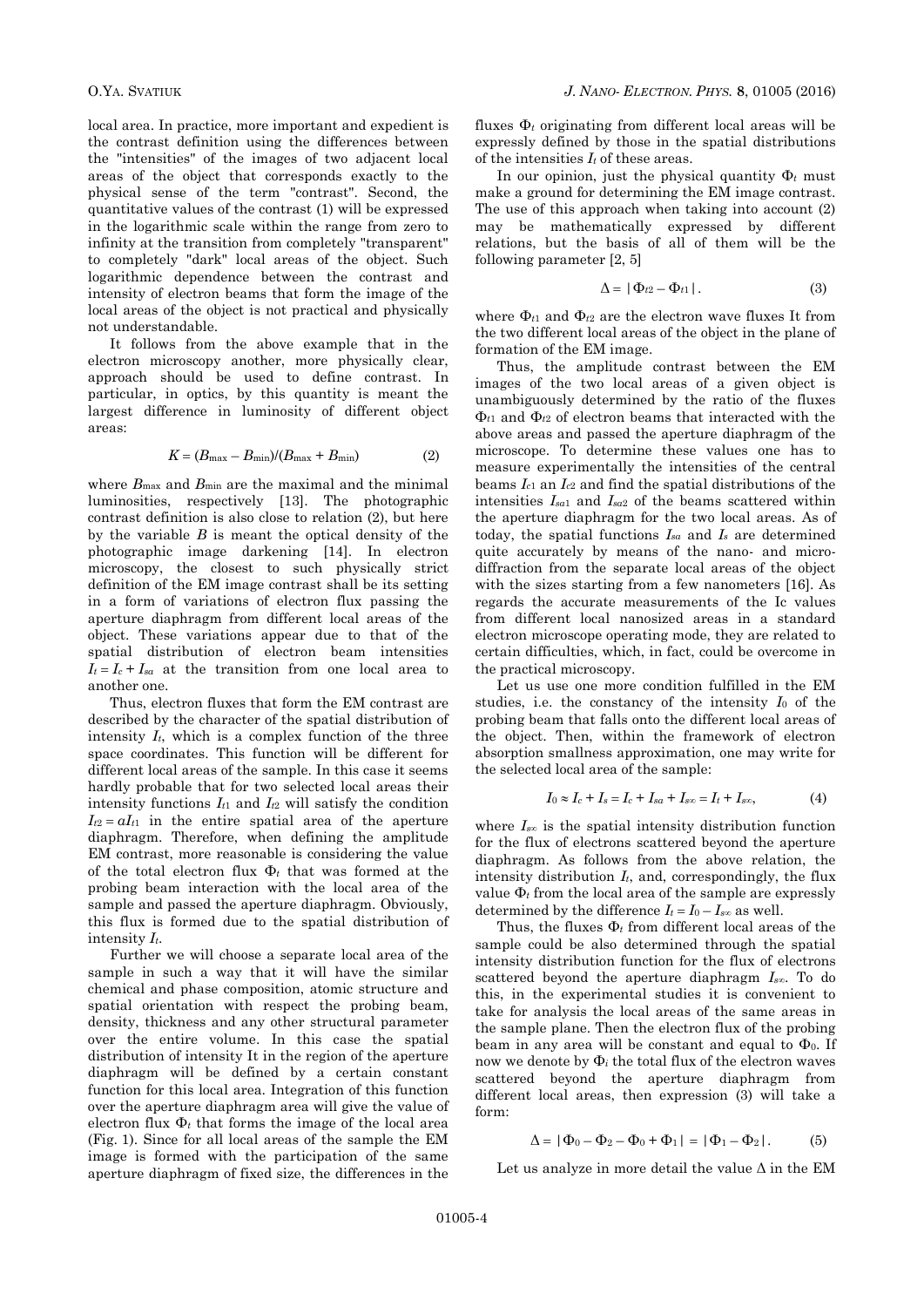CONTRAST OF ELECTRON MICROSCOPY IMAGES… *J. NANO- ELECTRON. PHYS.* **[8](#page-0-2)**, [01005](#page-0-2) [\(2016\)](#page-0-2)

studies. Let us present it in a form of a mathematical expression with no modulus, having set that always  $\Phi_1 \ge \Phi_2$ , i.e. the first area of the image is chosen darker. Then simply  $\Delta = \Phi_1 - \Phi_2$ . In the practical electron microscopy, the values of the fluxes Φ may vary within a wide range. Its lower limit equals to zero for the local areas that completely transmit the probing electron beam with no scattering (the case of the local "hole" in the sample). The upper limit is equal to a certain maximal value Φmax for the local areas of the sample that are still applicable for the quantitative EM studies but produce an intense boundary scattering beyond the aperture diaphragm. Taking these conditions into account, one may write:

$$
0 \le \Phi_2 \le \Phi_1 \le \Phi_{\text{max}}.\tag{6}
$$

It also follows from the last expression that the value  $\Delta$  may vary from zero to  $\Phi_{\text{max}}$ . In this case,  $\Delta = 0$ if  $\Phi_1 = \Phi_2 \neq 0$  and  $\Delta = \Phi_{\text{max}}$  if  $\Phi_1 = \Phi_{\text{max}}$  and  $\Phi_2 = 0$ .

All the above properties and relationships of the parameters  $\Phi_1$ ,  $\Phi_2$  and  $\Delta$  could be presented in a form of a diagram shown in Fig. 2. The dashed rectangular triangle in this diagram corresponds to the region of the values of the fluxes  $\Phi_1$  and  $\Phi_2$  that satisfy condition (6). This triangle hypotenuse defines the region of electron fluxes, for which  $\Phi_1 = \Phi_2$  and  $\Delta = 0$ . In this case, the lower vertex of triangle with coordinates  $\Phi_1 = \Phi_2 = 0$  should be removed from this diagonal, which corresponds to the lack of the object on the probing electron path (i.e. both areas are the "holes"). Vertical sections in the dashed triangle region determine the ranges of possible variation of the flux  $\Phi_1$  and parameter  $\Delta$  for the image with fixed  $\Phi_2$  value. For a certain local area with  $\Phi_2 = 0$ , the electron flux  $\Phi_1$  from other local area and the parameter  $\Delta$  may vary within an entire specified interval from 0 to Φmax (Fig. 2). At the same time for the flux value  $\Phi_2 = 0.5\Phi_{\text{max}}$  the value  $\Phi_1$  may vary from  $0.5\Phi_{\text{max}}$  to  $\Phi_{\text{max}}$  only, while the parameter  $\Delta$  – from 0 to 0,5 $\Phi_{\text{max}}$ only (Fig. 2). The point in the diagram with coordinates  $\Phi_1 = \Phi_2 = \Phi_{\text{max}}$  corresponds to the case of a homogeneous sample with the boundary parameters for the quantitative electron microscopy. In general, the upper limit of the interval of parameter  $\Delta$  variation

depends on the flux value  $\Phi_2$  and is equal to  $\Delta_{\text{max}} = \Phi_{\text{max}} - \Phi_2.$ 



**Fig.** 2 – Relationship between the parameters  $\Phi_1$ ,  $\Phi_2$  and  $\Delta$ 

Formulae (3) and (5) express the value  $\Delta$  in the electron beam flux units. Let us analyze whether it is possible to modify them in such a way to obtain the contrast values in more convenient relative units as in (2). To do this, expression (5) must be "normalized" by such a normalizing factor α that allows the contrast between the two local areas of the EM image to be determined as  $K = a\Delta$  in relative units. Obviously, the dimensionality of such a normalizing factor must be reciprocal to that of the electron flux Φ. Then as the normalizing factor  $\alpha$  one may suggest different values reciprocal to  $\Phi$ , i.e.  $\Phi_0$ ,  $\Phi_1$  or  $\Phi_2$ ,  $(\Phi_1 + \Phi_2)$ ,  $0,5(\Phi_1 + \Phi_2)$ and  $\Phi$ , where  $\Phi$  is the value of the flux of electron waves scattered beyond the aperture diaphragm averaged over all the local areas of the object. The use of each of suggested normalizing factors has its own positive and negative consequences, main of them being presented in Table 1.

It follows from the analysis of regularities in Table 1 that the most optimal, in our opinion, is the use of relation  $K = a\Delta$  with  $a = 1/\Phi_1$  for the EM contrast. Then

$$
K = (\Phi_1 - \Phi_2) / \Phi_1 = 1 - \Phi_2 / \Phi_1 = \Delta / \Phi_1 \tag{7}
$$

**Table 1** – Positive and negative consequences of using different "normalizing" factors in expression (5) for the EM contrast

| Normalizing factor $\alpha$                          | Positive consequences                                                                                                                   | Negative consequences                                                                                                                      |
|------------------------------------------------------|-----------------------------------------------------------------------------------------------------------------------------------------|--------------------------------------------------------------------------------------------------------------------------------------------|
| $1/\Phi_0$                                           | Linear dependence between<br>the intensity variations and K.                                                                            | Significant technical difficulties<br>in<br>measuring the $I_0$ value. Both the normalizing<br>factor and the contrast value are very low. |
| $1/\Phi_1$ or $1/\Phi_2$                             | Linear dependence between<br>the intensity variations and K.<br>The contrast varies from 0 to 1.                                        | The value of the contrast depends on the<br>value $\Phi_1$ (or $\Phi_2$ ).                                                                 |
| $1/(\Phi_1 + \Phi_2)$ or<br>$1/[0,5(\Phi_1+\Phi_2)]$ | The contrast varies from 0 to 1<br>(or from $0$ to $2$ ).                                                                               | Non-linear dependence between the flux<br>variations and $K$ . The contrast value depends<br>on the values $\Phi_1$ (or $\Phi_2$ ).        |
| $1/(\Phi)$                                           | Linear dependence between<br>intensity variations and K. The<br>contrast value does not depend on<br>the values $\Phi_1$ and $\Phi_2$ . | The contrast value depends on $\Phi$ . In order<br>to determine $\Phi$ , large-scale measurements are<br>necessary.                        |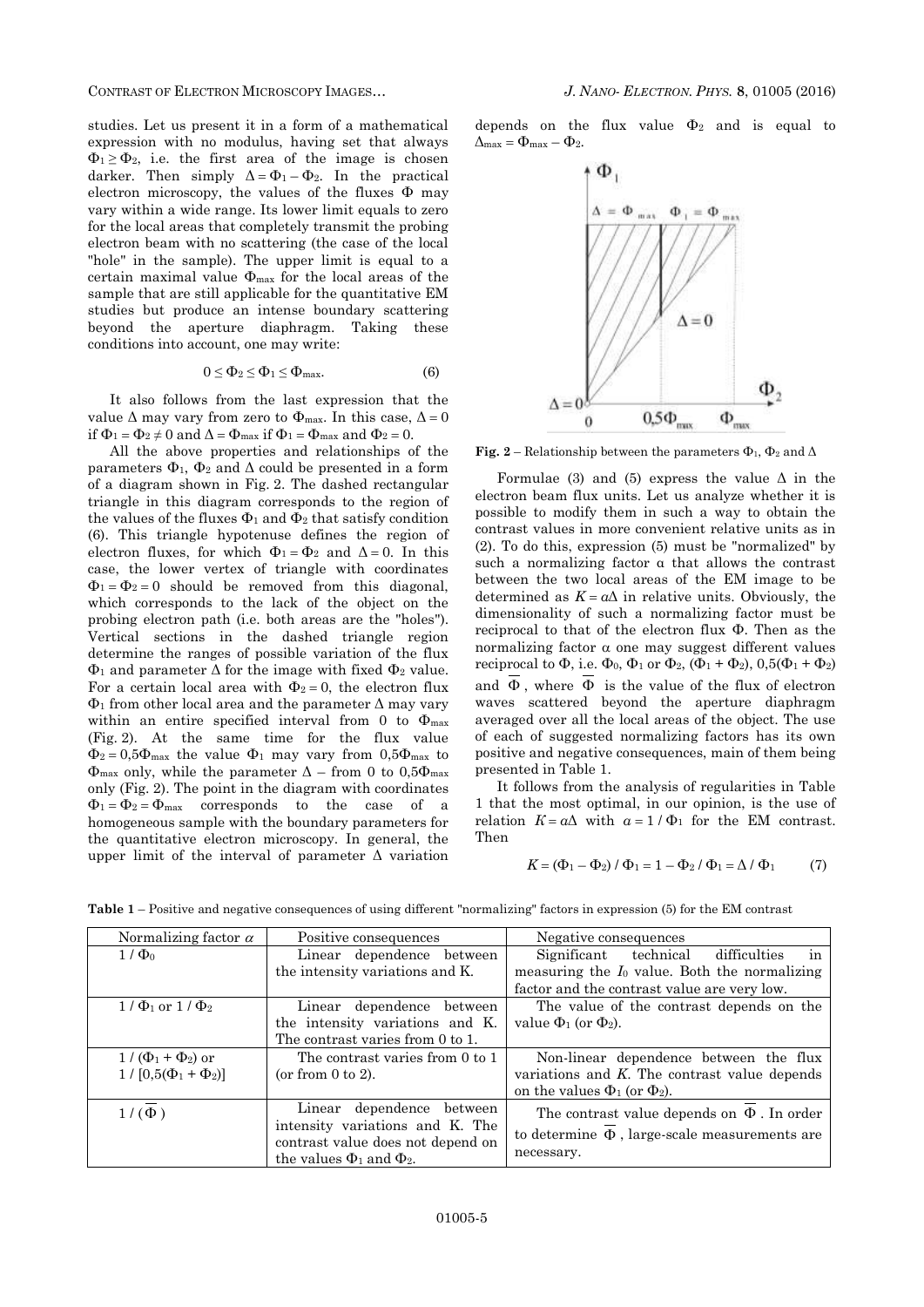In (7), for explicitness, the denominator comprises the flux value  $\Phi_1$ . If one replaces  $\Phi_1$  by  $\Phi_2$ , nothing changes, in principle.

Determination of the contrast (7) ensures the following important conditions: i) linear dependence of the contrast value between the elements of the image for two local areas of the object on the difference of the total fluxes Φ of electron beams formed by these elements; ii) contrast variations are registered in the interval from 0 до 1 relative unit; iii) the contrast value can be determined both through the variation  $\Delta$  of the fluxes  $\Phi_1$ ,  $\Phi_2$  and via their ratio  $\Phi_2/\Phi_1$  (see relation (7)). The negative consequences shown in Table 1 have no fundamental importance. This is due to the fact that when analyzing the contrast we use information from one EM image with a constant flux *І*<sup>0</sup> only. Using this image, we find experimentally the values  $\Phi_1$  and  $\Phi_2$  for further calculations. Selection of the larger value from the two determined ones and assignment of notation  $\Phi_1$ for it have no fundamental difficulties. Such larger by its value flux is then used by us as the "normalizing" factor as well.

Note that determination of the contrast value via expression

$$
K = \Delta / \Phi . \tag{8}
$$

is identical to that in relation (7), however, in this case the contrast values are normalized not to the intensity  $\Phi_1$ , but to the average intensity of the electron flux  $\Phi$ over the entire plane of the image formation. Thus, the practical application of relation (8) requires much more large-scale measurements and mathematical calculations to determine the value  $\Phi$ , not giving any preferences.

In relation (7), the flux value Φ*<sup>і</sup>* for a certain local area of the sample is determined by the total contribution of all its structural parameters, i.e. the

chemical composition, the atomic structure, the geometrical thickness, the presence of nanopores etc. Therefore, the determined contrast value *K* will reflect by all the structural parameters the integral difference of the two areas under analysis. It is not a simple experimental task to find the contribution to the contrast of one of the above parameters. In our opinion, it must include the X-ray microanalysis of the differences in the chemical composition of these areas with nanometer locality; the micro- and nanodiffractional investigations of their atomic structure with the registration of the relevant diffractograms; the measurements of the geometrical thicknesses of these areas, e.g. by the force microscopy methods. Today such studies are being carried out by us for the amorphous films of some arsenic and germanium chalcogenides.

### **4. CONCLUSIONS**

To determine quantitatively the amplitude contrast of the electron-microscopic images it seems expedient to apply a strict approach similar to that used in optics. In accordance with such approach, it has been suggested to calculate the amplitude (absorption) contrast in the electron-microscopy images of the amorphous objects with different types of heterogeneities of the atomic and continual structure as  $K = (\Phi_1 - \Phi_2) / \Phi_1$ , where  $\Phi_1$  and  $\Phi_2$  are the total fluxes of electrons scattered beyond the aperture diaphragm by the two analyzed local areas of the object under study. The important properties of the contrast determined in such a way are its linear dependence on the difference of the fluxes of the electron beams forming the image, convenient range of variation from 0 to 1 relative unit, independence on the probing beam intensity, possibility of direct calculations of the contrast value based on the results of the micro- and nano-diffraction studies.

#### **Контраст електронномікроскопічних зображень аморфних об'єктів**

### О.Я. Сватюк

#### *Ужгородський національний університет, вул. Підгірна, 46, 88000 Ужгород, Україна*

Запропоновано визначення контрасту електронномікроскопічних зображень як функції електронних потоків розсіяних в межах апертурної діафрагми різними локальними ділянками об'єкту. Обґрунтовано використання такого підходу для кількісного визначення величини амплітудного (абсорбційного) контрасту на зображеннях аморфних об'єктів з різними типами гетерогенності атомної та континуальної структури. Важливою особливістю визначеного контрасту є лінійна залежність від різниці електронних потоків, які формують зображення, та зручна область змін величини контрасту від 0 до 1 відносних одиниць.

**Ключові слова:** Електронна мікроскопія, Дифракція електронів, Амплітудний контраст, Аморфні матеріали, Мікроструктура.